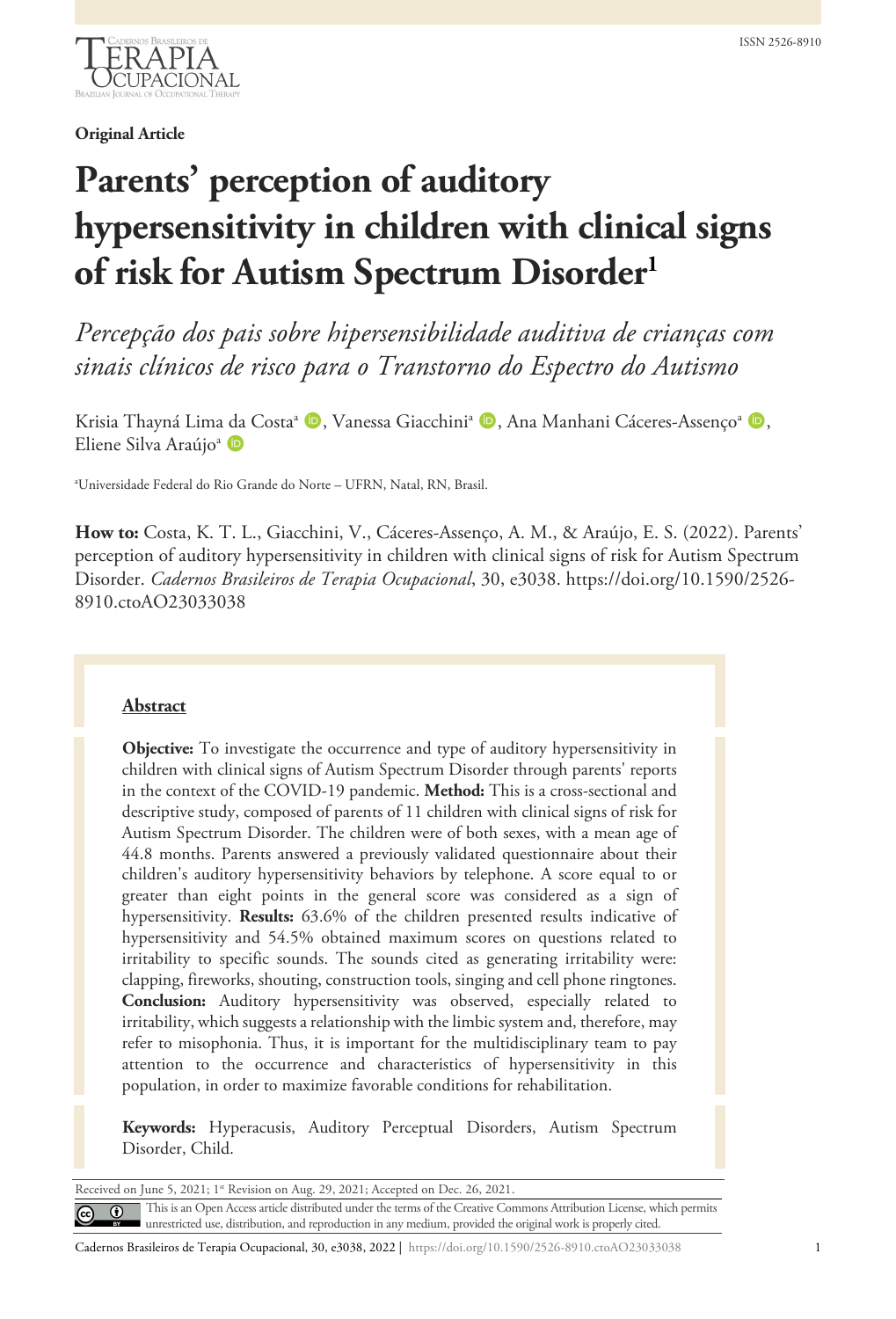#### *Resumo*

**Objetivo:** Averiguar a ocorrência e o tipo de hipersensibilidade auditiva em crianças com sinais clínicos de Transtorno do Espectro do Autismo por meio do relato dos pais no contexto da pandemia da COVID-19. **Método:** Trata-se de um estudo transversal e descritivo, composto por pais de 11 crianças com sinais clínicos de risco para Transtorno do Espectro do Autismo. As crianças eram de ambos os sexos, com média de 44,8 meses de idade. Os pais responderam, por meio de contato telefônico, a um questionário, previamente validado, sobre comportamentos de hipersensibilidade auditiva de seus filhos. Foi considerado como sinalizador de hipersensibilidade a pontuação igual ou superior a oito pontos no escore geral. **Resultados:** 63,6% das crianças apresentaram resultado indicativo de hipersensibilidade e 54,5% obtiveram pontuação máxima nas questões relacionadas à irritabilidade a sons específicos. Os sons citados como geradores de irritabilidade foram: palmas, fogos, gritos, ferramentas de construção, canto e toque de celular. **Conclusão:** constatou-se ocorrência de hipersensibilidade auditiva, especialmente relacionada à irritabilidade, o que sugere relação com o sistema límbico e, portanto, pode remeter à misofonia. Assim, torna-se importante a equipe multidisciplinar atentar-se à ocorrência e a características de hipersensibilidade dessa população, a fim de maximizar condições favoráveis à reabilitação.

**Palavras-chave:** Hiperacusia, Transtornos da Percepção Auditiva, Transtorno do Espectro Autista, Criança.

## **Introduction**

Autism Spectrum Disorder (ASD) is defined, according to the most recent version of the Diagnostic and Statistical Manual of Mental Disorders (DSM-5), as a neurodevelopmental disorder that involves impaired communication and social interaction, in addition to restricted patterns of behavior, the stereotypies (American Psychiatric Association, 2014). Additionally, the referred manual indicates as frequent manifestations the hyper or hyporesponsiveness to sensorial stimuli.

From this perspective, studies have shown that more than 40% of children with ASD have some sensory processing disorder (Ben-Sasson et al., 2009; Schaaf et al., 2014; Tyler et al., 2014; Tyler et al., 2015), reaching estimates of up to 90% (Leekam et al., 2007); such changes are closely linked to stereotypes and inappropriate behaviors (Boyd et al., 2009; Boyd et al., 2010; Caminha & Lampreia, 2012). Specifically in relation to auditory sensory alterations, previous studies showed wide variability in prevalence, with results from 15% to 100% (Khalfa et al., 2004; Gomes et al., 2008; Bhatara et al., 2013; Danesh et al., 2015).

Thus, auditory hypersensitivity is configured as an abnormal perception of sound, which can impact different everyday situations, such as social and leisure activities (Aazh et al., 2016). However, it is important to emphasize that such a condition can be manifested and defined in different ways. In the literature, there are three main nomenclatures described: misophonia, an irritability to specific sounds; phonophobia, which consists of fear of certain sounds; and hyperacusis, characterized by an abnormal increase in sound sensitivity (Aazh et al., 2014). Furthermore, hypersensitivity may also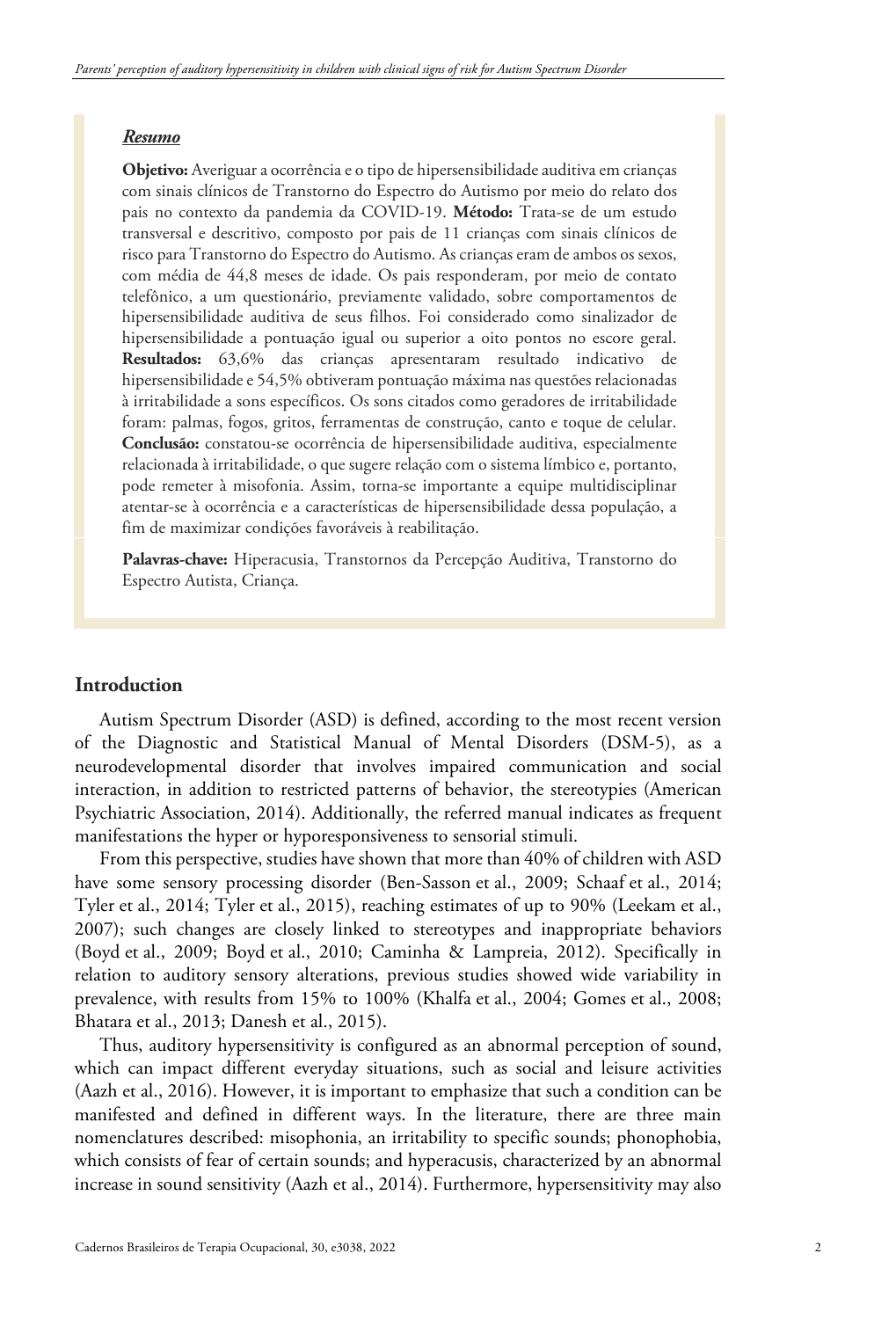be associated with the auditory recruitment phenomenon in individuals with hearing loss (Sanchez et al., 1999).

Therefore, psychoacoustic tests are considered the gold standard for identifying auditory hypersensitivity (Tyler et al., 2014). However, due to daily living in different family contexts, it is the parents who first suspect an alteration and, generally, their suspicions are accurate and true. In this sense, interviews with parents of children with ASD are important sources of data (Coonrod & Stone, 2004).

A recent systematic review (Stefanelli et al., 2020), a scoping review (Potgieter et al., 2020) and a systematic review with meta-analysis (Williams et al., 2021) revealed that questionnaires, whether or not associated with structured interviews, have been the most common instruments in the investigation of the frequency of auditory hypersensitivity. Among such instruments, the questionnaire proposed by Coelho et al. (2007), used by different studies, both in its original form and in adapted versions, stands out.

Using the aforementioned questionnaire in the investigation of children between four and seven years of age with typical development, hyperacusis was diagnosed in 13.8% of the sample and the results indicated the use of shorter sentences by children with hyperacusis, in addition to a possible effect of this condition in lexical access (Ralli et al., 2018). When considering children at risk for ASD, the possibility of the influence of hyperacusis can be extrapolated to the entire diagnostic process and multidisciplinary intervention.

In challenging scenarios, such as the COVID-19 pandemic context, children with ASD have several particularities to face changes in safe and comfortable routines (Houting, 2020), and it is important to adopt intervention measures and strategies (Fernandes et al., 2021). On the other hand, such a context may be opportune for parents to observe their children's behavior, given that the period of social isolation and suspension of elective clinical care enables longer coexistence.

Although ASD has been studied over the years, as well as its perceptual changes, no evidence in the literature was found to determine the type of hypersensitivity present in this population. Such data is important to understand how this change occurs, as well as to provide parents and caregivers with intervention strategies and better quality of life. Therefore, having as references studies that showed changes in the limbic system, related to emotions, in children with ASD (Haznedar et al., 2000; Stigler et al., 2011), the hypothesis listed is that parents perceive behaviors of Misophonia-type auditory hypersensitivity, with irritability to specific sounds and consequent impact on daily life situations. Additionally, we hypothesized that, during the period of social isolation resulting from the COVID-19 pandemic, such behaviors could be minimized, since children possibly stayed longer in controlled environments and had less exposure to outdoor environments.

Therefore, considering that hearing is one of the sensory inputs of the human body, essential for the development of oral language, this study aimed to investigate the occurrence and type of auditory hypersensitivity in children with clinical signs of ASD through the report of the parents in the context of the COVID-19 pandemic.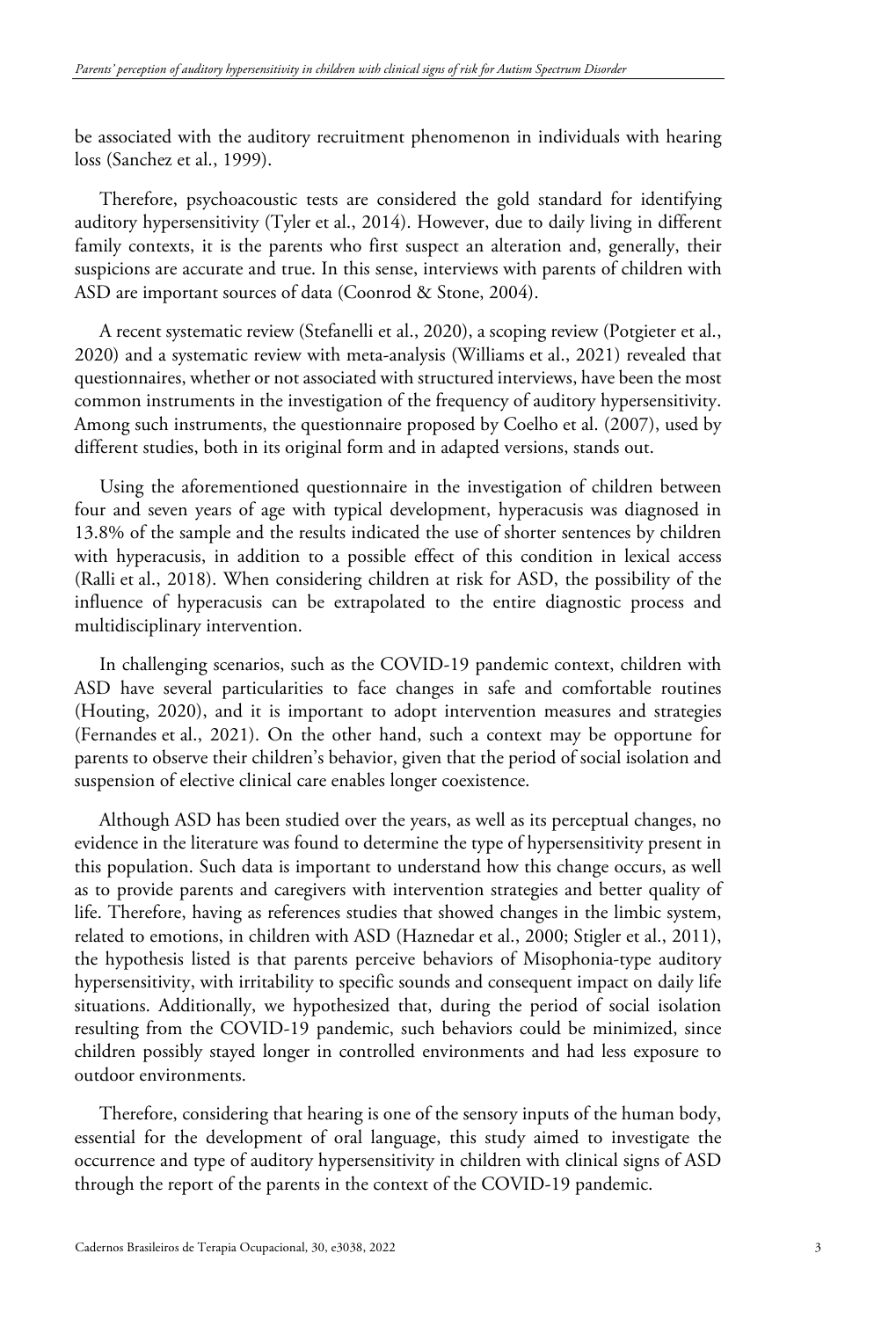# **Method**

This is an observational and cross-sectional study carried out with the approval of the Research Ethics Committee of a Federal University, opinion No. 4,378,709. The cross-sectional design is most relevant when there is interest in frequency of occurrence measures, focusing on the number of existing events (Kesmodel, 2018), without interventions. Participants signed the Free and Informed Consent Term (ICF).

The sample consisted of parents of 11 children, of both sexes, between 26 and 62 months of age (mean of 44.8 and standard deviation of 12.4 months). Being parents or guardians of children under the age of six years, with previous hearing assessment indicating absence of hearing loss and clinical signs of ASD, confirmed by multidisciplinary assessment at a referral center in the state, was adopted as eligibility criteria. As exclusion criteria, the presence of visual impairment or associated syndromes was considered.

The children included in the study were in the process of being evaluated by a multidisciplinary team when the social distancing measures imposed by COVID-19 were initiated and they showed clinical signs of ASD; however, due to the pandemic context, no intervention was initiated.

For the present study, a previously validated questionnaire on auditory hypersensitivity was applied, consisting of seven questions, with possible answers "yes", "no" or "I don't know"; if affirmative, citing examples (Coelho et al., 2007). We chose to use this questionnaire because it includes questions related to all types of hypersensitivity, from fear to irritability to sounds. In addition, the instrument is easy to apply and to understand by the respondents, and includes an answer option "I don't know", which minimizes the chance of parents answering inaccurately in cases of doubts.

The application took place through telephone contact and the questions were asked to the parents or guardians by a single speech therapist, in order to reduce the probability of biases regarding the application.

The criterion used to establish the score and determine the presence of hypersensitivity was the same used in a previous study (Ralli et al., 2018). Scores are assigned to the first four questions and hypersensitivity was considered by obtaining a sum equal to or greater than eight points. For affirmative reports, that is, which corresponded to "yes", four points were assigned; for negatives, zero points were assigned, and, in case of doubt, two points were assigned to the question.

For questions 5 to 7, which refer to historical information regarding the use of medications, surgeries and episodes of otitis, similarly to previous studies, scores were not assigned, with a descriptive analysis of the responses obtained.

It is worth mentioning that, due to the COVID-19 pandemic scenario experienced at the time of the study, in addition to the questionnaire, an additional question was asked to the participants: "During the period of social isolation, was there any change in your child's hearing behavior? If so, please describe".

The data obtained were tabulated in Microsoft Excel 2016 and the analysis was performed using descriptive statistics.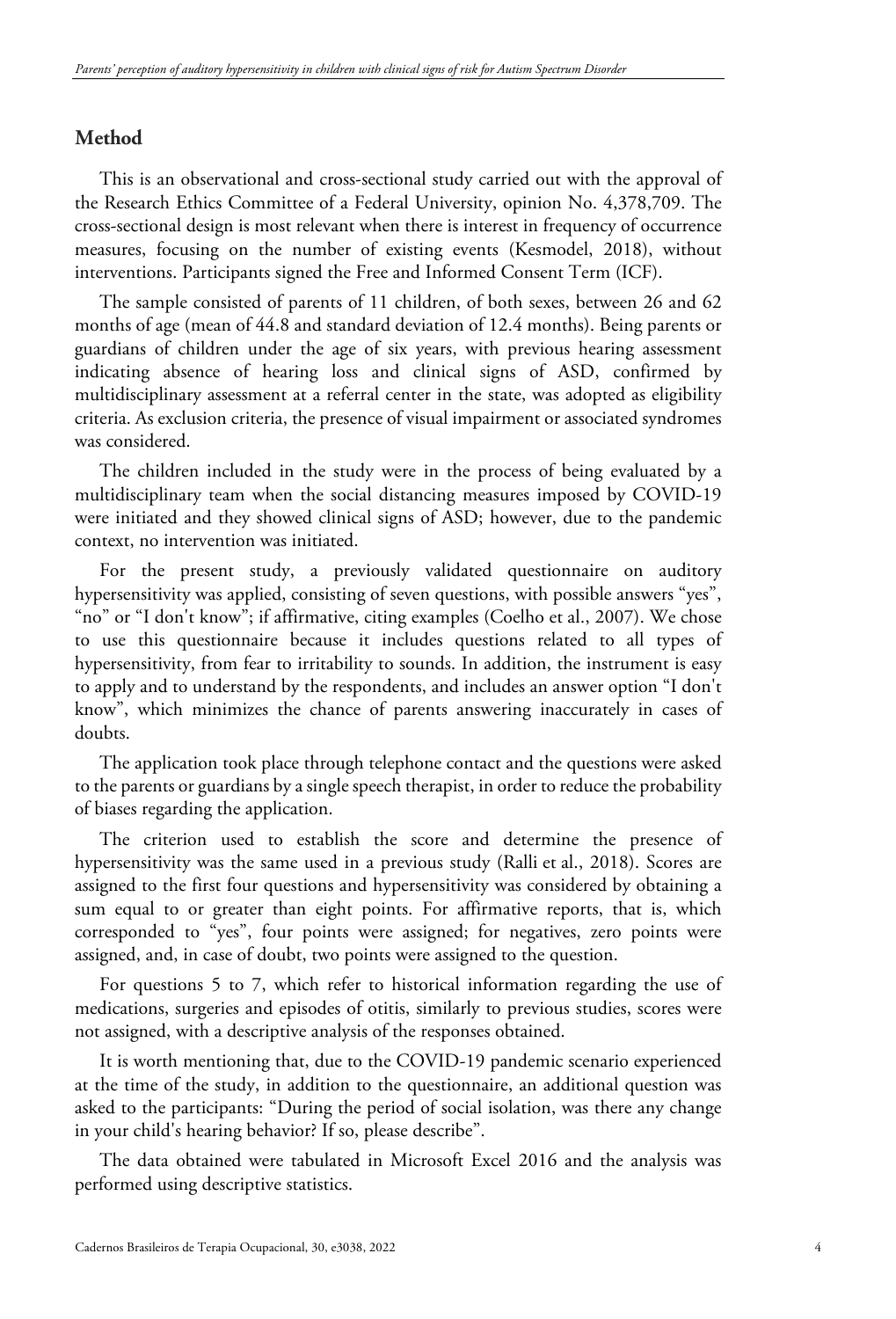# **Results and discussion**

The sample of respondents of the questionnaire was entirely made up of mothers and grandmothers. When considering the first four questions, three children did not obtain any scores, with negative responses to all questions. This data demonstrates that, although hypersensitivity may be frequent in children with ASD, there are children who will not present such reactions. In addition, it was evident that the absence of complaints does not seem to be related to age, identified in children aged 26, 40 and 62 months, or to sex (Table 1).

**Table 1.** Characterization of the children in terms of age and sex and synthesis of the answers given by the guardians to four questions of the hyperacusis questionnaire.

|    |          | <b>Sex</b> | Q <sub>1</sub>                                   | Q <sub>2</sub>  | Q <sub>3</sub>       | <b>O</b> 4               |              |
|----|----------|------------|--------------------------------------------------|-----------------|----------------------|--------------------------|--------------|
| P  | Age      |            | Is your child too Is there a sound Are there any |                 |                      | Is there any sound Total |              |
|    | (Months) |            | sensitive to                                     | your child does | sounds that your     | that makes your          | score        |
|    |          |            | everyday sounds?                                 | not like?       | child finds painful? | child upset?             |              |
|    | 32       | М          | Yes                                              | N <sub>0</sub>  | No                   | Yes                      | $8^*$        |
| 2  | 46       | М          | <b>Yes</b>                                       | <b>Yes</b>      | $\rm No$             | <b>Yes</b>               | $12*$        |
| 3  | 45       | М          | No                                               | N <sub>0</sub>  | N <sub>0</sub>       | Yes                      | 4            |
| 4  | 36       | М          | Yes                                              | N <sub>o</sub>  | $\rm No$             | Yes                      | $8*$         |
| 5  | 43       | M          | Yes                                              | Yes             | Yes                  | Yes                      | $16*$        |
| 6  | 62       | M          | N <sub>0</sub>                                   | Yes             | Yes                  | No                       | $8*$         |
|    | 39       | F          | Yes                                              | Yes             | No                   | No                       | $8*$         |
| 8  | 40       | M          | No                                               | $\rm No$        | No                   | No                       | $\theta$     |
| 9  | 26       | F          | No                                               | No              | No                   | No                       | $\mathbf{0}$ |
| 10 | 62       | M          | Yes                                              | Yes             | $\rm No$             | Yes                      | $12*$        |
| 11 | 62       | М          | No                                               | No              | No                   | No                       | $\Omega$     |

Caption: Q= question; P= participant; \*indicative score of auditory hypersensitivity.

In common with the different studies aimed at individuals with ASD, in the sample, there was a greater representation of males (81.8%) (Table 1). Among the eight participants who scored, the minimum score obtained was four points and the maximum score of the questionnaire, which is equivalent to 16 points, was obtained by one of the children (Table 1).

In the literature, evidence of abnormal responses to sounds in individuals with ASD throughout life is found (Williams et al., 2021). However, there is no characterization regarding the most frequent type of hypersensitivity, nor the sounds that commonly trigger such reactions. In addition, there is a divergence in the nomenclature (Baranek et al., 2007; Stiegler & Davis, 2010; Stefanelli et al., 2020) and there is no concrete scientific evidence about the pathophysiological mechanism involved, which also makes it difficult to know about the type of manifestation of this change. Some hypotheses range from a failure in neural encoding (Pienkowski et al., 2014) to peripheral areas, such as the efferent fibers of the olivocochlear system that reach the outer hair cells (Gothelf et al., 2006).

When considering the adopted criterion of a score equivalent to or greater than eight points, in our study, 63.6% of the children presented results indicative of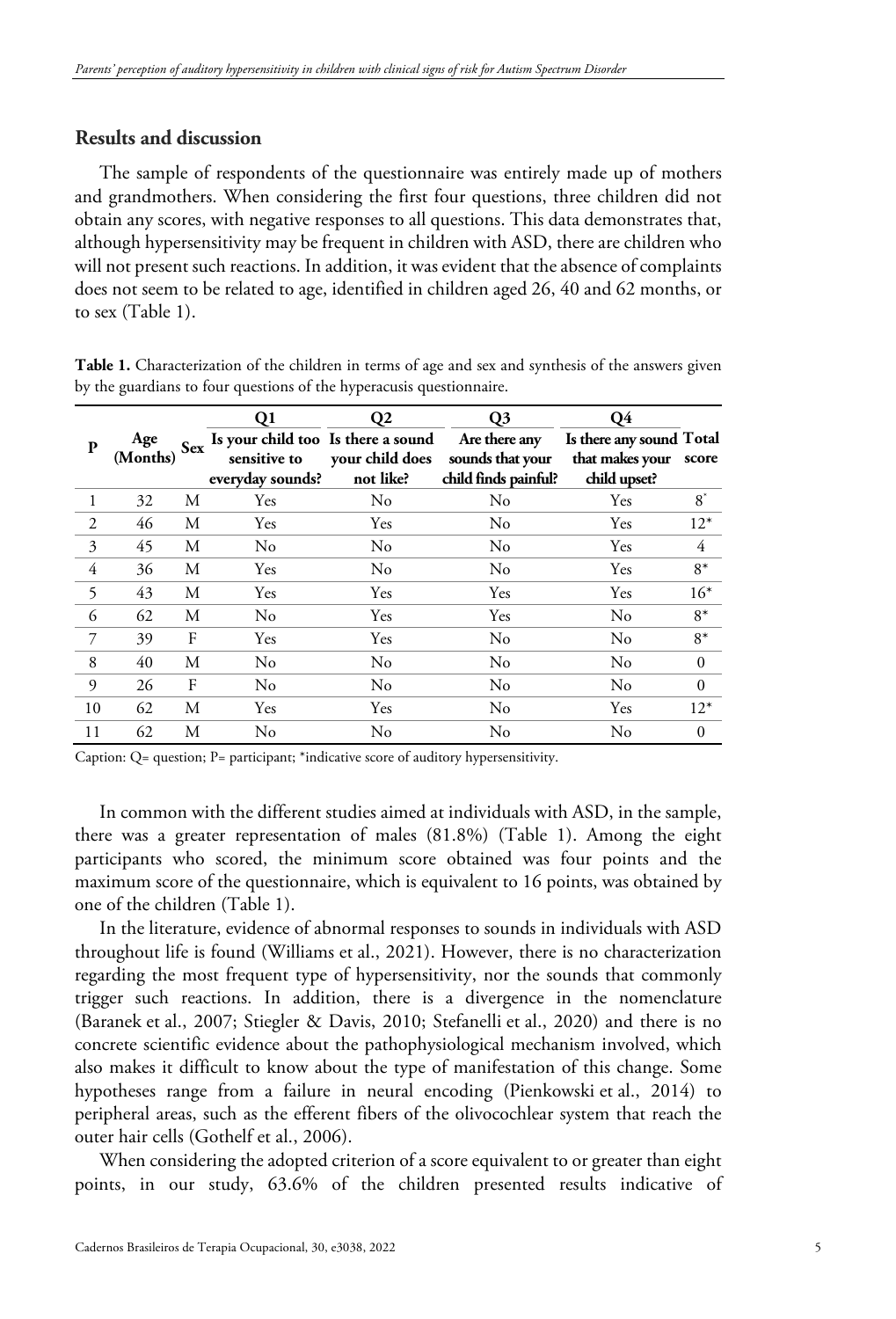hypersensitivity. Among the six children who obtained the maximum score on question 1, five (83.3%) also scored on question 4 (Table 1). The sounds cited as irritating generators are shown in Figure 1.



Figure 1. Description of sounds cited as irritant generators.

Previous research that applied a questionnaire with parents of children with ASD to estimate the occurrence of auditory hypersensitivity found wide variability, which can be attributed to the methodological differences used and in the characterization of the participants (Khalfa et al., 2004; Gomes et al., 2008; Bhatara et al., 2013; Danesh et al., 2015; Ralli et al., 2020). The percentage of 63.6% obtained in the present study reinforces the frequent perception of hypersensitivity in this population by parents and guardians and, therefore, emphasizes the importance of professionals involved in paying attention to the matter both in the evaluation and intervention process themselves and for the interview and guidance to family members.

When analyzed under the teachers' perception, the occurrence of auditory hypersensitivity in this population was estimated at about 30% and, when analyzed in a combined way between parents or guardians and teachers/therapists, the occurrence was similar, with 23.9% (Gomes et al., 2008). Although parents, teachers and therapists can perceive reactions that refer to hypersensitivity, the prevalence can still be underestimated and some reactions of discomfort, fear or irritability are not noticed, considering that, in the evaluation through psychoacoustic tests, 63% of the children could not tolerate sounds at an intensity higher than 80 decibel hearing level (dBHL) (Gomes et al., 2008), a percentage similar to that obtained in the parental perception of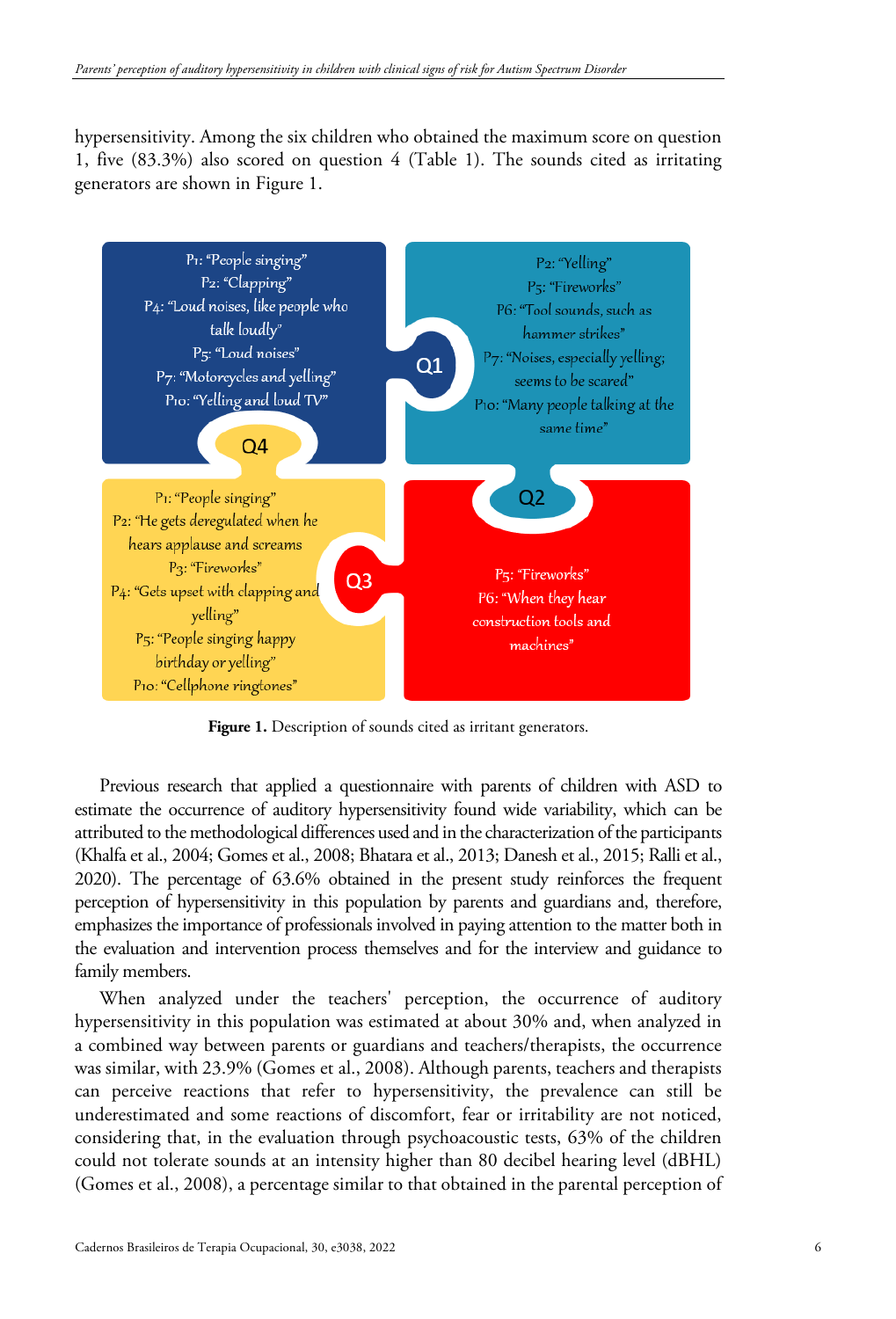the present study. Another detail that deserves attention in our results and that reiterates the observation of children's auditory behavior by their guardians is that no "I don't know" answer was obtained for any of the questions.

Individuals with ASD may present a variety of complaints related to both misophonia and hyperacusis and phonophobia (Williams et al., 2021). Among the children participating in this study, 54.5% scored the maximum score on question 4, which provides information about annoyance or irritability for some sound (Table 1). Such data refers to a negative emotional reaction and, therefore, may suggest a relationship with misophonia. Although most of these children also had a maximum score in relation to the sensitivity of everyday sounds (Table 1), it is possible to observe a group of very specific sounds for questions 1 and 4 (Figure 1).

Although there is a limited number of studies that have investigated misophonia in this population, there is evidence that a proportion of children with ASD may also have some diagnostic criteria for misophonia (Williams et al., 2021). On the other hand, only two informants presented reports of demonstration of painful sensations for some auditory stimulus (Table 1), which indicates that despite the possibility of the occurrence of characteristic behaviors of phonophobia in children with ASD, these were less frequent in the series studied.

Data from a literature review showed that, regardless of the assessment using behavioral tests, questionnaires or structured interviews, the results tend to support the hypothesis that this population often perceives everyday sounds abnormally and, similarly to our findings, pointed out that some individuals have anxiety associated with specific sounds (phonophobia) that may be concomitant with hyperacusis (Williams et al., 2021).

Regarding questions 5 to 7 of the questionnaire, according to those responsible, none of the participants in this study used medication  $(Q5)$ , had ear surgery  $(Q6)$  or had episodes of otitis in the last 12 months  $(Q7)$ , conditions that could have some influence on the occurrence of complaints related to auditory hypersensitivity. Additionally, there was no perception of change in auditory behavior during the period of the COVID-19 pandemic for any of the children, whether it was evidence of atypical reactions or minimization of common responses. Such data may indicate that the sounds that trigger negative reactions in children occur even in more controlled environments, given that, during the period of isolation, children were limited in exposure to outdoor environments.

An auditory symptom associated with stress that became more noticeable in the context of social isolation was tinnitus (Beukes et al., 2020). Although the literature is variable, there is a consensus that, in addition to hyperacusis, tinnitus is relatively common in childhood, with a prevalence that varies considerably according to the study design and population, as well as the research question, with a prevalence of 4.7% to 74.9% (Rosing et al., 2016). The impact of tinnitus appears to be smaller in children than in adults and, particularly in individuals with ASD, it can be difficult to identify.

A study evaluated the prevalence of tinnitus and hyperacusis in individuals with Asperger's Syndrome and identified the occurrence of combined symptoms in 31% of its sample. Despite including a broad age group, from four to 42 years, in the analysis by age group, it was found that both isolated and combined symptoms were identified in children (Danesh et al., 2015). Thus, additional studies, with larger samples, are important.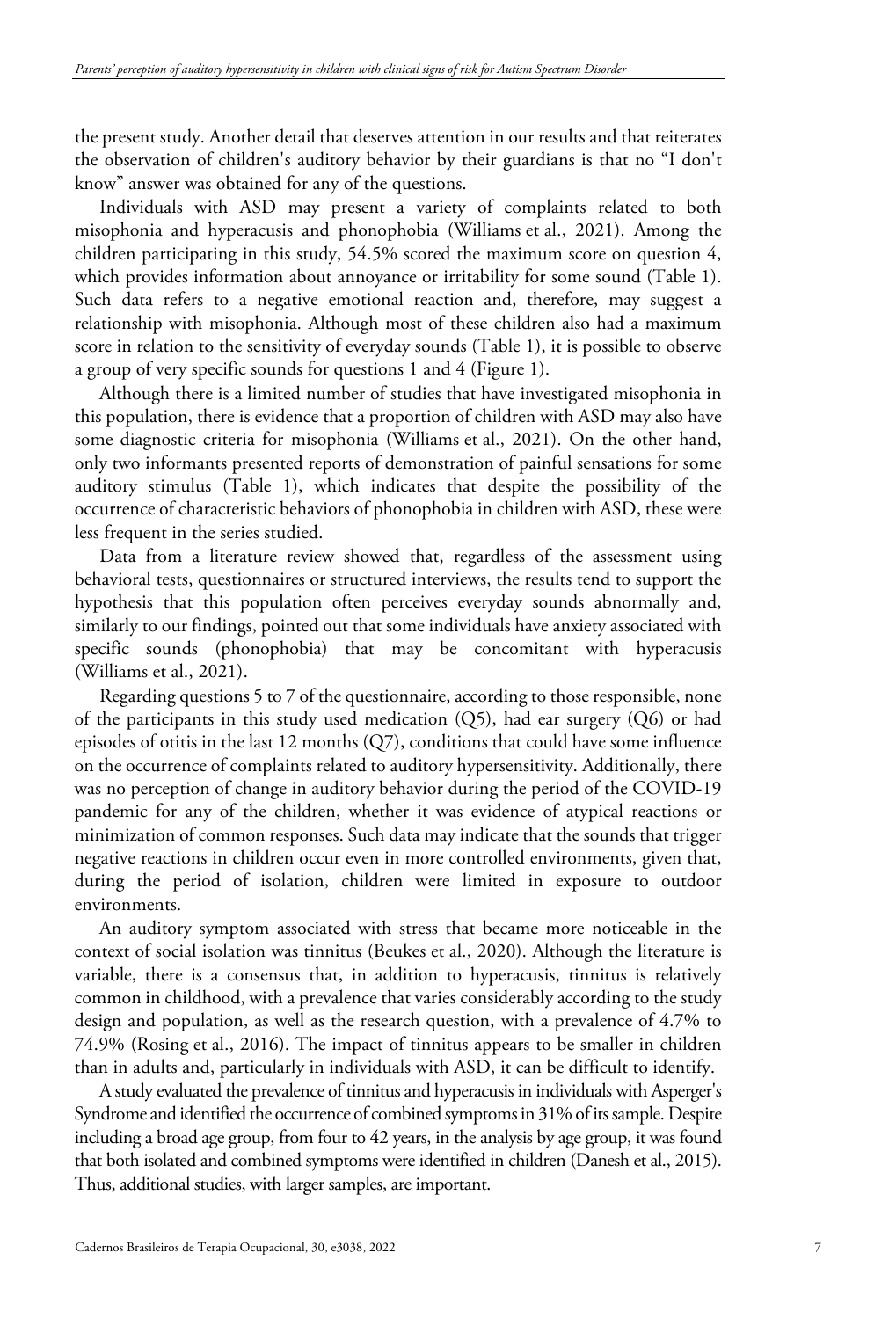In view of the results obtained in the present study, it is emphasized that auditory hypersensitivity is frequent in this population. Obtaining parental information about the type of hypersensitivity and what are the triggering sound stimuli, even during the diagnostic process, may favor care in different areas, whether in clinical care or in sensitization activities, as suggested for challenging scenarios such as of the COVID-19 pandemic (Fernandes et al., 2021).

The perception of those responsible should be considered not only for possible complaints of hearing loss, but also for other auditory symptoms prevalent in this population. Such care can help, from performing a complete audiological assessment, providing information to guide the best conditioning strategy for behavioral tests, to avoiding sounds that may trigger discomfort or irritability throughout the assessment process and intervention of global development.

## **Conclusion**

When investigating the occurrence of auditory hypersensitivity in children with clinical signs of ASD, it was found that, according to the parents' perception, it was present in 63.6% of the children. The most common manifestation is related to irritability, which suggests a relationship with the limbic system and may, therefore, refer to the type of auditory hypersensitivity called misophonia.

The study had limitations regarding the restricted sample and, as it was a crosssectional study carried out during the diagnostic intervention process, it did not guarantee that all children would complete the diagnosis. However, the data obtained highlight for the multidisciplinary team the occurrence and characteristics of hypersensitivity in this population with clinical signs of risk for ASD. Knowledge of such information can maximize rehabilitation and minimize possible negative impacts in daily life situations, in the school context, in external environments and even in more restricted situations such as social isolation. When considering the prevalence of ASD, the importance of including individuals with this condition in different sectors of society and the need for health education actions, the data obtained makes an important contribution to society in general.

## **References**

- Aazh, H., McFerran, D., Salvi, R., Prasher, D., Jastreboff, M., & Jastreboff, P. (2014). Insights from the first international conference on hyperacusis: causes, evaluation, diagnosis and treatment. *Noise & Health*, *16*(69), 123-126. http://dx.doi.org/10.4103/1463-1741.132100.
- Aazh, H., Moore, B. C., Lammaing, K., & Cropley, M. (2016). Tinnitus and hyperacusis therapy in a UK National Health Service audiology department: Patients' evaluations of the effectiveness of treatments. *International Journal of Audiology*, *55*(9), 514-522. http://dx.doi.org/10.1080/14992027.2016.1178400.
- American Psychiatric Association APA. (2014). *Diagnostic and Statistical Manual of Mental Disorders (DSM-5).* Porto Alegre: Artmed.
- Baranek, G. T., Boyd, B. A., Poe, M. D., David, F. J., & Watson, L. R. (2007). Hyperresponsive sensory patterns in young children with autism, developmental delay, and typical development. *American Journal of Mental Retardation*, *112*(4), 233-245. http://dx.doi.org/10.1352/0895- 8017(2007)112[233:HSPIYC]2.0.CO;2.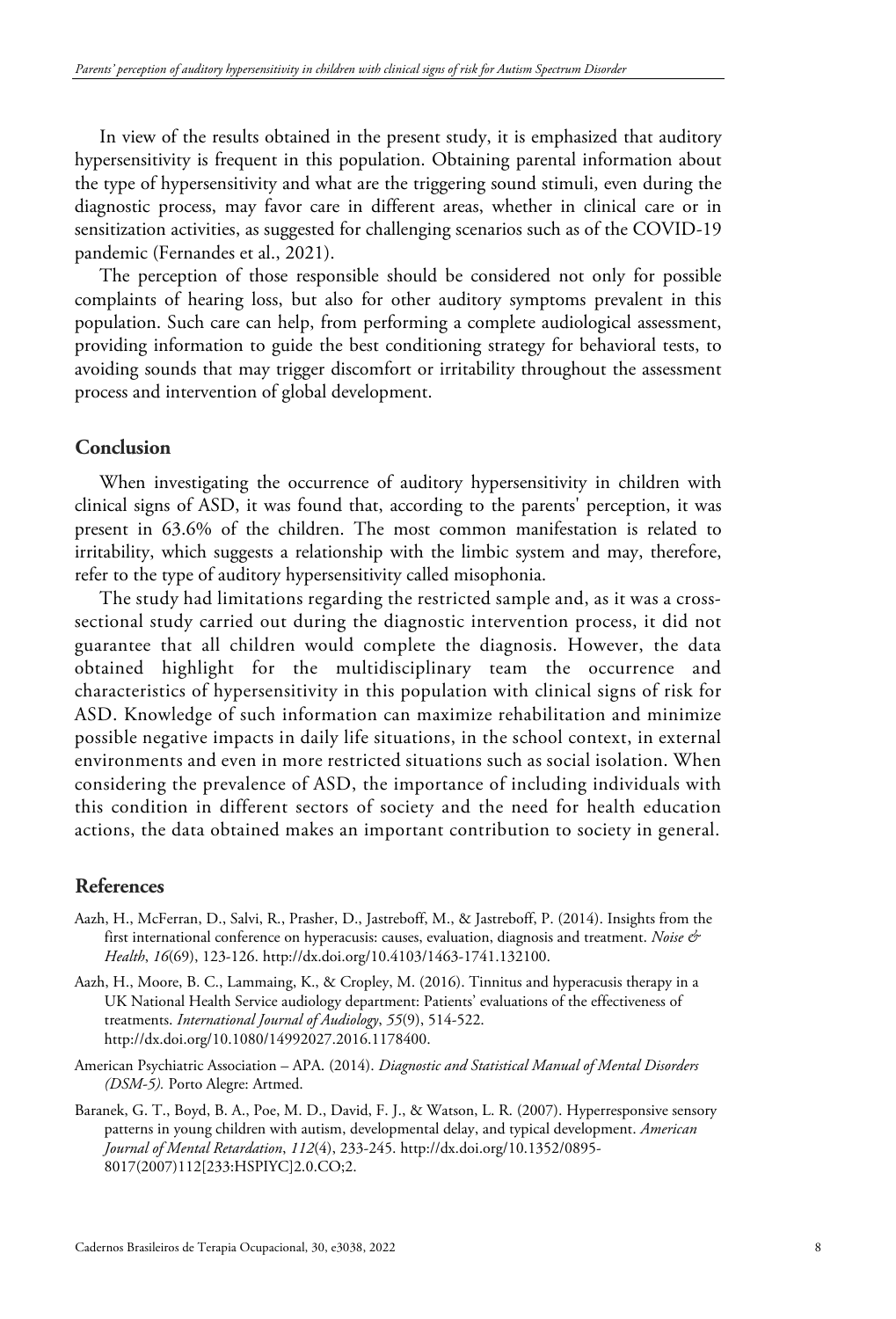- Ben-Sasson, A., Carter, A. S., & Briggs-Gowan, M. J. (2009). Sensory over-responsivity in elementary school: prevalence and social-emotional correlates. *Journal of Abnormal Child Psychology*, *37*(5), 705- 716. http://dx.doi.org/10.1007/s10802-008-9295-8.
- Beukes, E. W., Baguley, D. M., Jacquemin, L., Lourenco, M., Allen, P. M., Onozuka, J., Stockdale, D., Kaldo, V., Andersson, G., & Manchaiah, V. (2020). Changes in Tinnitus Experiences During the COVID-19 Pandemic. *Frontiers in Public Health*, *8*(592878), 1-13. [https://doi.org/10.3389/fpubh.2020.592878.](https://doi.org/10.3389/fpubh.2020.592878)
- Bhatara, A., Quintin, E. M., Fombonne, E., & Levitin, D. J. (2013). Early sensitivity to sound and musical preferences and enjoyment in adolescents with autism spectrum disorders. *Psychomusicology: Music, Mind, and Brain*, *23*(2), 100-108. http://dx.doi.org/10.1037/aOO33754.
- Boyd, B. A., Baranek, G. T., Sideris, J., Poe, M. D., Watson, L. R., Patten, E., & Miller, H. (2010). Sensory features and repetitive behaviors in children with autism and developmental delays. *Autism Research*, *3*(2), 78-87. http://dx.doi.org/10.1002/aur.124.
- Boyd, B. A., McBee, M., Holtzclaw, T., Baranek, G. T., & Bodfish, J. W. (2009). Relationships among repetitive behaviors, sensory features, and executive functions in high functioning autism. *Research in Autism Spectrum Disorders*, *3*(4), 959-966. http://dx.doi.org/10.1016/j.rasd.2009.05.003.
- Caminha, R. C., & Lampreia, C. (2012). Findings on sensory deficits in autism: implications for understanding the disorder. *Psychology & Neuroscience*, *5*(2), 231-237. http://dx.doi.org/10.1590/S1983-32882012000200014.
- Coelho, C. B., Sanchez, T. G., & Tyler, R. S. (2007). Hyperacusis, sound annoyance, and loudness hypersensitivity in children. *Progress in Brain Research*, *166*, 169-178. http://dx.doi.org/10.1016/S0079-6123(7)66015-4.
- Coonrod, E. E., & Stone, W. L. (2004). Early concerns of parents of children with autistic and nonautistic disorders. *Infants and Young Children*, *17*(3), 258-268. http://dx.doi.org/10.1097/00001163-200407000-00007.
- Danesh, A. A., Lang, D., Kaf, W., Andreassen, W. D., Scott, J., & Eshraghi, A. A. (2015). Tinnitus and hyperacusis in autism spectrum disorders with emphasis on high functioning individuals diagnosed with Asperger's Syndrome. *International Journal of Pediatric Otorhinolaryngology*, *79*(10), 1683-1688. http://dx.doi.org/10.1016/j.ijporl.2015.07.024.
- Fernandes, A. D. S. A., Speranza, M., Mazak, M. S. R., Gasparini, D. A., & Cid, M. F. B. (2021). Everyday challenges and caring possibilities for children and adolescents with Autistic Spectrum Disorder (ASD) in the face of COVID-19. *Cadernos Brasileiros de Terapia Ocupacional*, *29*, 1-12. http://dx.doi.org/10.1590/2526-8910.ctoar2121.
- Gomes, E., Pedroso, F. S., & Wagner, M. B. (2008). Auditory hypersensitivity in the autistic spectrum disorder. *Pró-Fono Revista de Atualização Científica*, *20*(4), 279-284. http://dx.doi.org/10.1590/S0104-56872008000400013.
- Gothelf, D., Farber, N., Raveh, E., Apter, A., & Attias, J. (2006). Hyperacusis in Williams syndrome: characteristics and associated neuroaudiologic abnormalities. *Neurology*, *66*(3), 390-395. http://dx.doi.org/10.1212/01.wnl.0000196643.35395.5f.
- Haznedar, M. M., Buchsbaum, M. S., Wei, T. C., Hof, P. R., Cartwright, C., Bienstock, C. A., & Hollander, E. (2000). Limbic circuitry in patients with autism spectrum disorders studied with positron emission tomography and magnetic resonance imaging. *The American Journal of Psychiatry*, *157*(12), 1994-2001. http://dx.doi.org/10.1176/appi.ajp.157.12.1994.
- Houting, J. (2020). Stepping out of isolatin: autistic people and Covid-19. *Autism in Adulthood*, *2*(2), 103-105. http://dx.doi.org/10.1089/aut.2020.29012.jdh.
- Kesmodel, U. S. (2018). Cross-sectional studies what are they good for? *Acta Obstetricia et Gynecologica Scandinavica*, *97*(4), 388-393. http://dx.doi.org/10.1111/aogs.13331.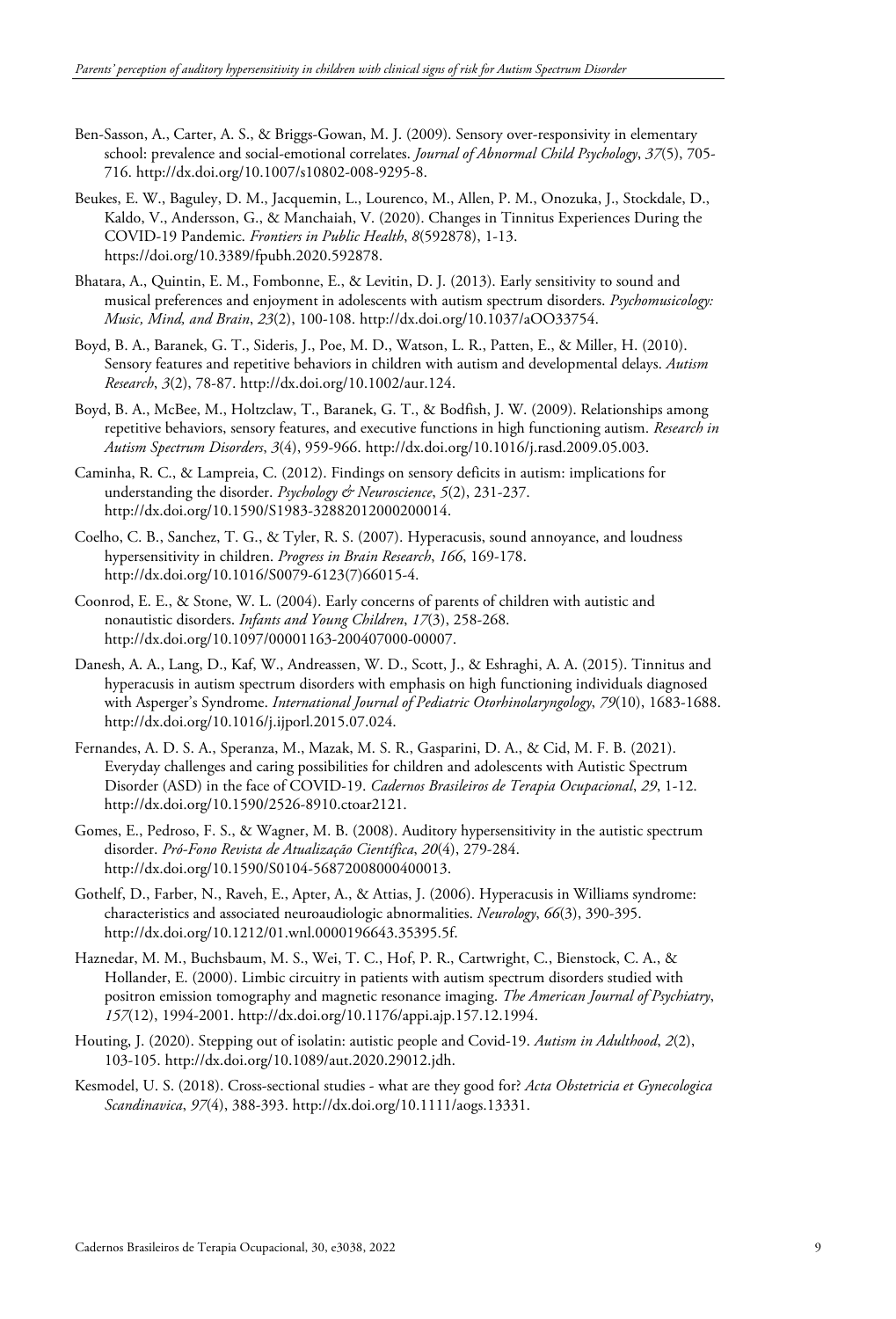- Khalfa, S., Bruneau, N., Rogé, B., Georgieff, N., Veuillet, E., Adrien, J. L., Barthélémy, C., & Collet, L. (2004). Increased perception of loudness in autism. *Hearing Research*, *198*(1-2), 87-92. http://dx.doi.org/10.1016/j.heares.2004.07.006.
- Leekam, S. R., Nieto, C., Libby, S. J., Wing, L., & Gould, J. (2007). Describing the sensory abnormalities of children and adults with autism. *Journal of Autism and Developmental Disorders*, *37*(5), 894-910. http://dx.doi.org/10.1007/s10803-006-0218-7.
- Pienkowski, M., Tyler, R. S., Roncancio, E. R., Jun, H. J., Brozoski, T., Dauman, N., Coelho, C. B., Andersson, G., Keiner, A. J., Cacace, A. T., Martin, N., & Moore, B. C. J. (2014). A review of hyperacusis and future directions: part II. Measurement, mechanisms, and treatment. *American Journal of Audiology*, *23*(4), 420-436. http://dx.doi.org/10.1044/2014\_AJA-13-0037.
- Potgieter, I., Fackrell, K., Kennedy, V., Crunkhorn, R., & Hoare, D. J. (2020). Hyperacusis in children: a scoping review. *BMC Pediatrics*, *20*(319), 1-13. http://dx.doi.org/10.1186/s12887-020-02223-5.
- Ralli, M., Greco, A., Altissimi, G., Tagliaferri, N., Carchiolo, L., Turchetta, R., Fusconi, M., Polimeni, A., Cianfrone, G., & Vincentiis, M. (2018). Hyperacusis in children: a preliminary study on the effects of hypersensitivity to sound on speech and language. *The International Tinnitus Journal*, *22*(1), 10-18. http://dx.doi.org/10.5935/0946-5448.20180002.
- Ralli, M., Romani, M., Zodda, A., Russo, F. Y., Altissimi, G., Orlando, M. P., Cammeresi, M. G., Penge, R., & Turchetta, R. (2020). Hyperacusis in children with attention deficit hyperactivity disorder: a preliminary study. *International Journal of Environmental Research and Public Health*, *17*(9), 1-13. http://dx.doi.org/10.3390/ijerph17093045.
- Rosing, S. N., Schmidt, J. H., Wedderkopp, N., & Baguley, D. M. (2016). Prevalence of tinnitus and hyperacusis in children and adolescents: a systematic review. *BMJ (Clinical Research Ed.)*, *6*(6), 1-20. http://dx.doi.org/10.1136/bmjopen-2015-010596.
- Sanchez, T. G., Pedalini, M. E. B., & Bento, R. F. (1999). Hiperacusia: artigo de revisão. *Arq. Fund. Otorrinolaringol*, *3*(4), 184-188.
- Schaaf, R. C., Benevides, T., Mailloux, Z., Faller, P., Hunt, J., Van Hooydonk, E., Freeman, R., Leiby, B., Sendecki, J., & Kelly, D. (2014). An intervention for sensory difficulties in children with autism: a randomized trial. *Journal of Autism and Developmental Disorders*, *44*(7), 1493-1506. http://dx.doi.org/10.1007/s10803-013-1983-8.
- Stefanelli, A., Zanchetta, S., & Furtado, E. F. (2020). Auditory hyper-responsiveness in autism spectrum disorder, terminologies and physiological mechanisms involved: systematic review. *CoDAS*, *32*(3), 1- 9. http://dx.doi.org/10.1590/2317-1782/20192018287.
- Stiegler, L. N., & Davis, R. (2010). Understanding sound sensitivity in individuals with autism spectrum disorders. *Focus on Autism and Other Developmental Disabilities*, *25*(2), 67-75. http://dx.doi.org/10.1177/1088357610364530.
- Stigler, K. A., McDonald, B. C., Anand, A., Saykin, A. J., & McDougle, C. J. (2011). Structural and functional magnetic resonance imaging of autism spectrum disorders. *Brain Research*, *1380*, 146- 161. http://dx.doi.org/10.1016/j.brainres.2010.11.076.
- Tyler, R. S., Pienkowski, M., Roncancio, E. R., Jun, H. J., Brozoski, T., Dauman, N., Coelho, C. B., Andersson, G., Keiner, A. K., Cacace A. T., Martin, N., & Moore, B. C. J. (2014). A review of hyperacusis and future directions: part I. Definitions and manifestations. *American Journal of Audiology*, *23*(4), 402-419. http://dx.doi.org/1044/2014\_AJA-14-0010.
- Tyler, R. S., Pienkowski, M., Roncancio, E. R., Jun, H. J., Schaaf, R. C., & Lane, A. E. (2015). Toward a best-practice protocol for assessment of sensory features in ASD. *Journal of Autism and Developmental Disorders*, *45*(5), 1380-1395. http://dx.doi.org/10.1007/s10803-014-2299-z.
- Williams, Z. J., Suzman, E., & Woynaroski, T. G. (2021). Prevalence of decreased sound tolerance (hyperacusis) in individuals with autism spectrum disorder: a meta-analysis. *Ear and Hearing*, *42*(5), 1137-1150. http://dx.doi.org/10.1097/AUD.0000000000001005.